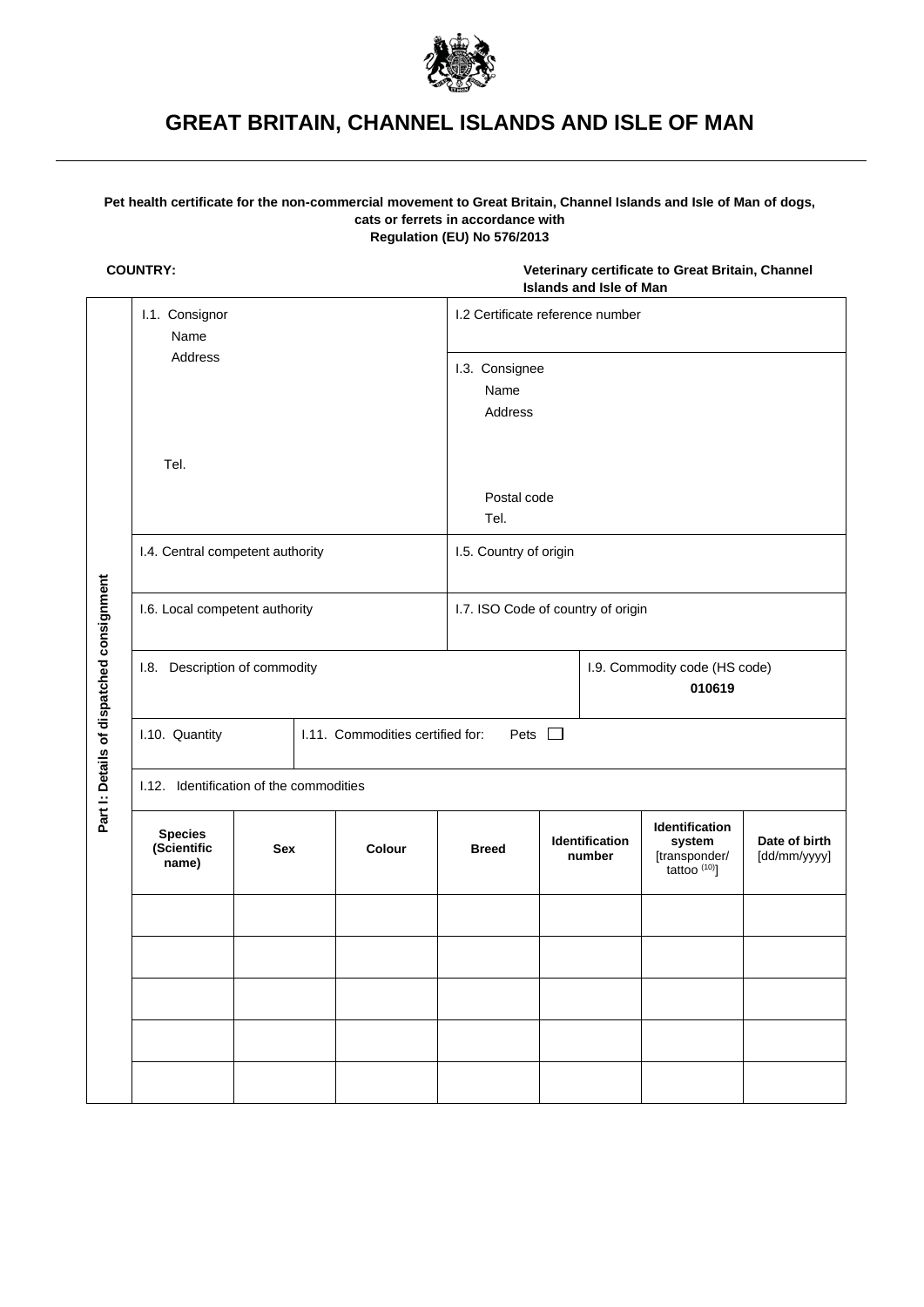|                        | Ш.                                                                                                                                                                  | Health information<br>II.a. Certificate reference number                                                                                                                                                                                                                                                                                                                                                                                                                                                                                                                                                                                                                                                   |  |  |  |  |  |  |  |
|------------------------|---------------------------------------------------------------------------------------------------------------------------------------------------------------------|------------------------------------------------------------------------------------------------------------------------------------------------------------------------------------------------------------------------------------------------------------------------------------------------------------------------------------------------------------------------------------------------------------------------------------------------------------------------------------------------------------------------------------------------------------------------------------------------------------------------------------------------------------------------------------------------------------|--|--|--|--|--|--|--|
|                        |                                                                                                                                                                     |                                                                                                                                                                                                                                                                                                                                                                                                                                                                                                                                                                                                                                                                                                            |  |  |  |  |  |  |  |
|                        |                                                                                                                                                                     |                                                                                                                                                                                                                                                                                                                                                                                                                                                                                                                                                                                                                                                                                                            |  |  |  |  |  |  |  |
|                        |                                                                                                                                                                     | I, the undersigned official veterinarian (1) / veterinarian authorised by the competent authority (1) of                                                                                                                                                                                                                                                                                                                                                                                                                                                                                                                                                                                                   |  |  |  |  |  |  |  |
|                        |                                                                                                                                                                     |                                                                                                                                                                                                                                                                                                                                                                                                                                                                                                                                                                                                                                                                                                            |  |  |  |  |  |  |  |
|                        | Purpose/nature of journey attested by the owner                                                                                                                     |                                                                                                                                                                                                                                                                                                                                                                                                                                                                                                                                                                                                                                                                                                            |  |  |  |  |  |  |  |
| Part II: Certification |                                                                                                                                                                     | II.1.<br>the attached declaration $(2)$ by the owner or the natural person who has authorisation in writing<br>from the owner to carry out the non-commercial movement of the animals on behalf of the<br>owner, supported by evidence $(3)$ , states that the animals described in Box 1.12 will<br>accompany the owner or the natural person who has authorisation in writing from the<br>owner to carry out the non-commercial movement of the animals on behalf of the owner within<br>not more than 5 days of his movement and are not subject to a movement that aims at their<br>sale or a transfer of ownership, and during the non-commercial movement will remain under<br>the responsibility of |  |  |  |  |  |  |  |
|                        |                                                                                                                                                                     | $(1)$ either [the owner;]                                                                                                                                                                                                                                                                                                                                                                                                                                                                                                                                                                                                                                                                                  |  |  |  |  |  |  |  |
|                        | $(1)$ or<br>[the natural person who has authorisation in writing from the owner to carry out the<br>non-commercial movement of the animals on behalf of the owner,] |                                                                                                                                                                                                                                                                                                                                                                                                                                                                                                                                                                                                                                                                                                            |  |  |  |  |  |  |  |
|                        |                                                                                                                                                                     | $(1)$ or<br>[the natural person designated by a carrier contracted by the owner to carry out the<br>non-commercial movement of the animals on behalf of the owner;                                                                                                                                                                                                                                                                                                                                                                                                                                                                                                                                         |  |  |  |  |  |  |  |
|                        |                                                                                                                                                                     | $(1)$ either II.2. the animals described in Box I.12 are moved in a number of five or less;                                                                                                                                                                                                                                                                                                                                                                                                                                                                                                                                                                                                                |  |  |  |  |  |  |  |
|                        | $(1)$ or                                                                                                                                                            | II.2. the animals described in Box 1.12 are moved in a number of more than five are more<br>than 6 months old and are going to participate in competitions exhibitions or sporting<br>events or in training for those events, and the owner or the natural person referred to<br>in point II.1 has provided evidence $(3)$ that the animals are registered                                                                                                                                                                                                                                                                                                                                                 |  |  |  |  |  |  |  |
|                        |                                                                                                                                                                     | $(1)$ either [to attend such event;]                                                                                                                                                                                                                                                                                                                                                                                                                                                                                                                                                                                                                                                                       |  |  |  |  |  |  |  |
|                        |                                                                                                                                                                     | $(1)$ or<br>[with an association organising such events;]                                                                                                                                                                                                                                                                                                                                                                                                                                                                                                                                                                                                                                                  |  |  |  |  |  |  |  |
|                        |                                                                                                                                                                     |                                                                                                                                                                                                                                                                                                                                                                                                                                                                                                                                                                                                                                                                                                            |  |  |  |  |  |  |  |
|                        |                                                                                                                                                                     |                                                                                                                                                                                                                                                                                                                                                                                                                                                                                                                                                                                                                                                                                                            |  |  |  |  |  |  |  |
|                        |                                                                                                                                                                     |                                                                                                                                                                                                                                                                                                                                                                                                                                                                                                                                                                                                                                                                                                            |  |  |  |  |  |  |  |
|                        |                                                                                                                                                                     |                                                                                                                                                                                                                                                                                                                                                                                                                                                                                                                                                                                                                                                                                                            |  |  |  |  |  |  |  |
|                        |                                                                                                                                                                     |                                                                                                                                                                                                                                                                                                                                                                                                                                                                                                                                                                                                                                                                                                            |  |  |  |  |  |  |  |
|                        |                                                                                                                                                                     |                                                                                                                                                                                                                                                                                                                                                                                                                                                                                                                                                                                                                                                                                                            |  |  |  |  |  |  |  |
|                        |                                                                                                                                                                     |                                                                                                                                                                                                                                                                                                                                                                                                                                                                                                                                                                                                                                                                                                            |  |  |  |  |  |  |  |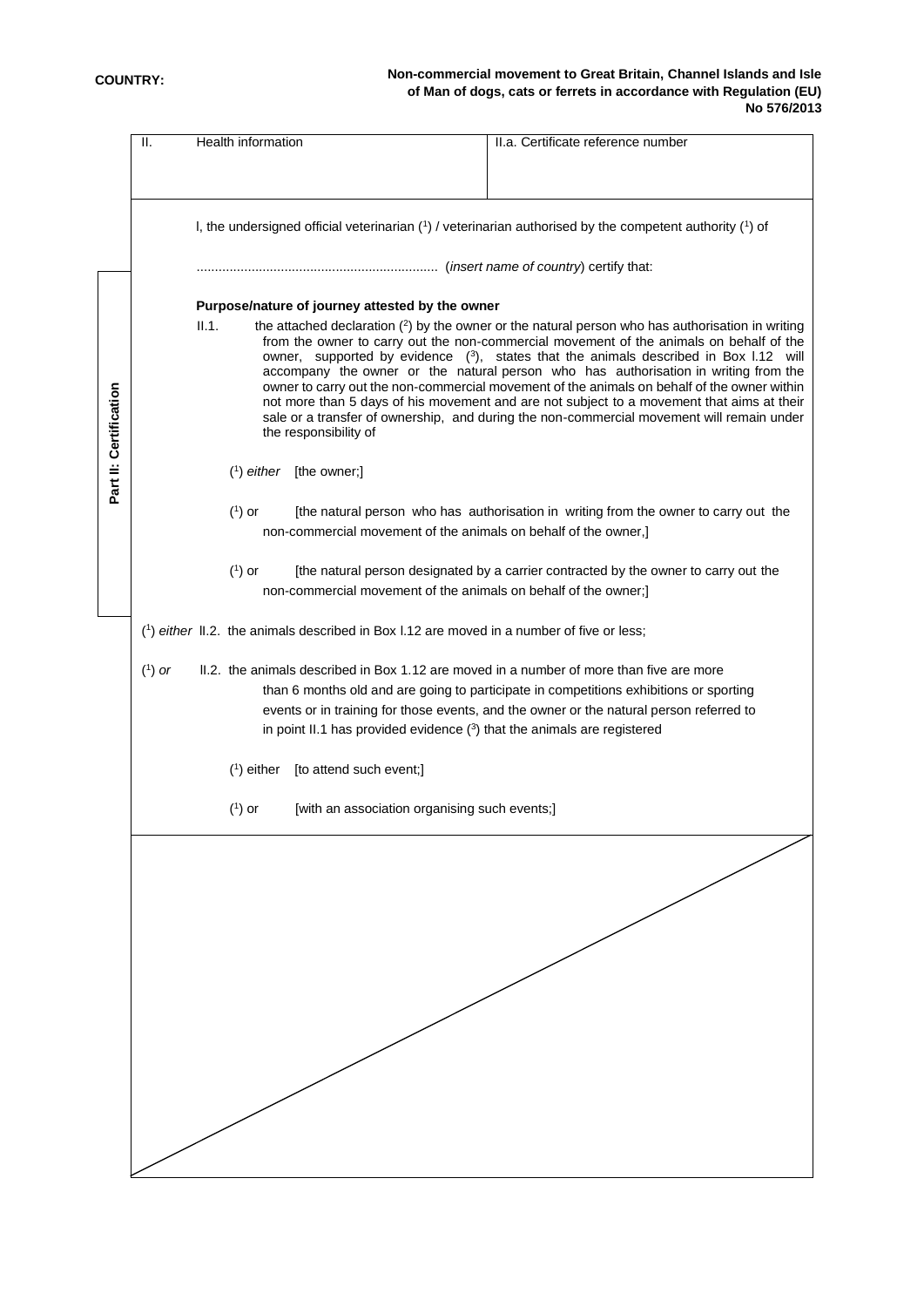#### **COUNTRY:**

**Non-commercial movement to Great Britain, Channel Islands and Isle of Man of dogs, cats or ferrets in accordance with of Regulation (EU) No 576/2013**

| Health information<br>H.                                                                                                       |              |                                                                                                                                                                                                                                                                                                                                                                                                                                                                                                                                                                                                                                                                                                                                                                                                                                                                                                                                                                                                                                                                                                                                                                                                                                                                                                                                                                                                                                                                                                                                                                                                                                                                                                                                                                                                                                                                                                                                                                                                                                    |                                        | II.a. Certificate reference number |                                                    |   |                                               |
|--------------------------------------------------------------------------------------------------------------------------------|--------------|------------------------------------------------------------------------------------------------------------------------------------------------------------------------------------------------------------------------------------------------------------------------------------------------------------------------------------------------------------------------------------------------------------------------------------------------------------------------------------------------------------------------------------------------------------------------------------------------------------------------------------------------------------------------------------------------------------------------------------------------------------------------------------------------------------------------------------------------------------------------------------------------------------------------------------------------------------------------------------------------------------------------------------------------------------------------------------------------------------------------------------------------------------------------------------------------------------------------------------------------------------------------------------------------------------------------------------------------------------------------------------------------------------------------------------------------------------------------------------------------------------------------------------------------------------------------------------------------------------------------------------------------------------------------------------------------------------------------------------------------------------------------------------------------------------------------------------------------------------------------------------------------------------------------------------------------------------------------------------------------------------------------------------|----------------------------------------|------------------------------------|----------------------------------------------------|---|-----------------------------------------------|
| $(')$ or                                                                                                                       |              | Attestation of rabies vaccination and rabies antibody titration test<br>II.3. the animals described in Box I.12 were at least 12 weeks old at the time of vaccination against rabies and at<br>least 21 days have elapsed since the completion of the primary anti-rabies vaccination (4) carried out in<br>accordance with the validity requirements set out in Annex III to Regulation (EU) No 576/2013 and any<br>subsequent revaccination was carried out within the period of validity of the preceding vaccination $(5)$ ; and<br>(') either [II.3.1 the animals described in Box I.12 come from a third country listed in Annex II to Implementing<br>Regulation (EU) No 577/2013, either directly, through a third country listed in Annex II to<br>Implementing Regulation (EU) No 577/2013 or through a third country other than those listed in<br>Annex II to Implementing Regulation (EU) No 577/2013 in accordance with point (c) of Article 12(1)<br>of Regulation (EU) No 576/2013 (6), and the details of the current anti-rabies vaccination are<br>provided in the table below:]<br>[II.3.1 the animals described in Box I.12 come from, or are scheduled to transit through a third<br>country other than those listed in Annex II to Implementing Regulation (EU) No 577/2013 and a<br>rabies antibody titration test $(7)$ , carried out on a blood sample taken by the veterinarian authorised<br>by the competent authority on the date indicated in the table below not less than 30 days after the<br>preceding primary vaccination within a current valid vaccination series and at least 3 months prior to<br>the date of issue of this certificate, proved an antibody titre equal to or greater than 0,5 IU/ml $(^8)$ and<br>any subsequent revaccination was carried out within the period of validity of the preceding<br>vaccination $(5)$ , and the details of the current anti-rabies vaccination and the date of sampling for<br>testing the immune response are provided in the table below:] |                                        |                                    |                                                    |   |                                               |
| <b>Transponder or</b><br>tattoo<br>Alphanumeric<br>Date of<br>code of the<br>implantation<br>animal<br>and/or<br>reading $(9)$ |              | Date of<br>vaccination<br>[dd/mm/yyyy]                                                                                                                                                                                                                                                                                                                                                                                                                                                                                                                                                                                                                                                                                                                                                                                                                                                                                                                                                                                                                                                                                                                                                                                                                                                                                                                                                                                                                                                                                                                                                                                                                                                                                                                                                                                                                                                                                                                                                                                             | Name and<br>manufacturer<br>of vaccine | <b>Batch</b><br>number             | Validity of<br>vaccination<br>[dd/mm/yyyy]<br>From | ٩ | Date of the<br>blood sampling<br>[dd/mm/yyyy] |
|                                                                                                                                | [dd/mm/yyyy] |                                                                                                                                                                                                                                                                                                                                                                                                                                                                                                                                                                                                                                                                                                                                                                                                                                                                                                                                                                                                                                                                                                                                                                                                                                                                                                                                                                                                                                                                                                                                                                                                                                                                                                                                                                                                                                                                                                                                                                                                                                    |                                        |                                    |                                                    |   |                                               |
|                                                                                                                                |              |                                                                                                                                                                                                                                                                                                                                                                                                                                                                                                                                                                                                                                                                                                                                                                                                                                                                                                                                                                                                                                                                                                                                                                                                                                                                                                                                                                                                                                                                                                                                                                                                                                                                                                                                                                                                                                                                                                                                                                                                                                    |                                        |                                    |                                                    |   |                                               |
|                                                                                                                                |              |                                                                                                                                                                                                                                                                                                                                                                                                                                                                                                                                                                                                                                                                                                                                                                                                                                                                                                                                                                                                                                                                                                                                                                                                                                                                                                                                                                                                                                                                                                                                                                                                                                                                                                                                                                                                                                                                                                                                                                                                                                    |                                        |                                    |                                                    |   |                                               |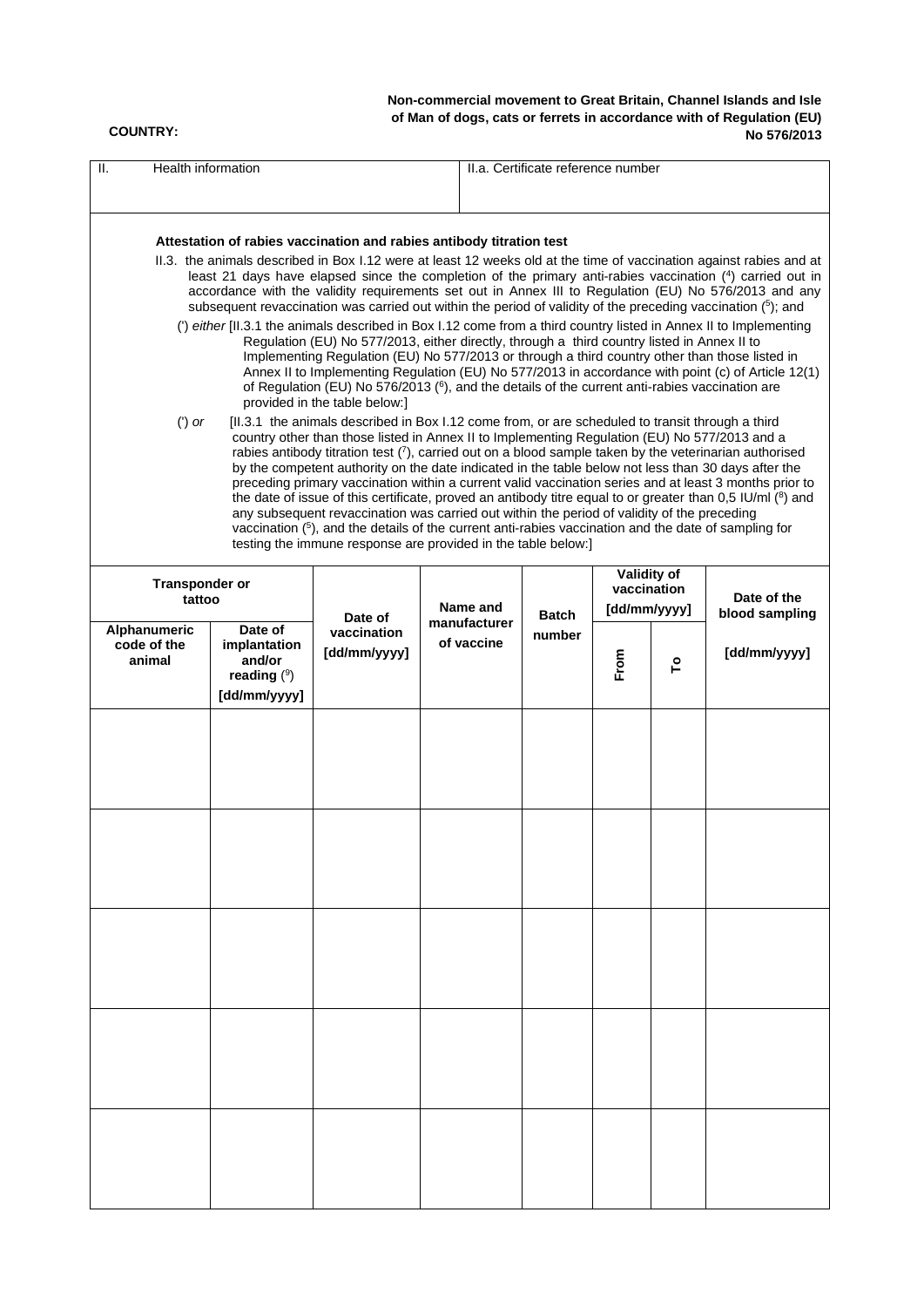# **Non-commercial movement to Great Britain, Channel Islands and Isle of Man of dogs, cats or ferrets in accordance with of Regulation (EU) No 576/2013**

#### **COUNTRY:**

| Ш.<br>Health information                                                                                                                           |                                                                                                                                                                                                                                                                                                                                                                      |                                            | II.a. Certificate reference number |                                                                                                    |  |  |  |
|----------------------------------------------------------------------------------------------------------------------------------------------------|----------------------------------------------------------------------------------------------------------------------------------------------------------------------------------------------------------------------------------------------------------------------------------------------------------------------------------------------------------------------|--------------------------------------------|------------------------------------|----------------------------------------------------------------------------------------------------|--|--|--|
|                                                                                                                                                    |                                                                                                                                                                                                                                                                                                                                                                      |                                            |                                    |                                                                                                    |  |  |  |
|                                                                                                                                                    |                                                                                                                                                                                                                                                                                                                                                                      |                                            |                                    |                                                                                                    |  |  |  |
|                                                                                                                                                    | Attestation of anti-parasite treatment                                                                                                                                                                                                                                                                                                                               |                                            |                                    |                                                                                                    |  |  |  |
| (') either<br>[II.4]                                                                                                                               | the dogs described in Box 1.12 are destined for Great Britain, Channel Islands and Isle of Man and have<br>been treated against Echinococcus multilocularis and the details of the treatment carried out by the<br>administering veterinarian in accordance with Article 6 of Delegated Regulation (EU) No 2018/772 (10)<br>$(11)$ are provided in the table below.] |                                            |                                    |                                                                                                    |  |  |  |
| [II.4]<br>$(')$ or                                                                                                                                 |                                                                                                                                                                                                                                                                                                                                                                      |                                            |                                    | the dogs described in Box 1.12 have not been treated against Echinococcus multilocularis $(10)$ .] |  |  |  |
|                                                                                                                                                    |                                                                                                                                                                                                                                                                                                                                                                      | Anti-echinococcus<br>treatment             |                                    | Administering veterinarian                                                                         |  |  |  |
| <b>Transponder or</b><br>tattoo number of the dog                                                                                                  | Name and                                                                                                                                                                                                                                                                                                                                                             | Date [dd/mm/yyyy]<br>and time of treatment |                                    |                                                                                                    |  |  |  |
|                                                                                                                                                    | manufacturer<br>of the product                                                                                                                                                                                                                                                                                                                                       | [00:00]                                    |                                    | Name in capitals, stamp and signature                                                              |  |  |  |
|                                                                                                                                                    |                                                                                                                                                                                                                                                                                                                                                                      |                                            |                                    |                                                                                                    |  |  |  |
|                                                                                                                                                    |                                                                                                                                                                                                                                                                                                                                                                      |                                            |                                    |                                                                                                    |  |  |  |
|                                                                                                                                                    |                                                                                                                                                                                                                                                                                                                                                                      |                                            |                                    |                                                                                                    |  |  |  |
|                                                                                                                                                    |                                                                                                                                                                                                                                                                                                                                                                      |                                            |                                    |                                                                                                    |  |  |  |
|                                                                                                                                                    |                                                                                                                                                                                                                                                                                                                                                                      |                                            |                                    |                                                                                                    |  |  |  |
|                                                                                                                                                    |                                                                                                                                                                                                                                                                                                                                                                      |                                            |                                    |                                                                                                    |  |  |  |
|                                                                                                                                                    |                                                                                                                                                                                                                                                                                                                                                                      |                                            |                                    |                                                                                                    |  |  |  |
|                                                                                                                                                    |                                                                                                                                                                                                                                                                                                                                                                      |                                            |                                    |                                                                                                    |  |  |  |
| <b>Notes</b>                                                                                                                                       |                                                                                                                                                                                                                                                                                                                                                                      |                                            |                                    |                                                                                                    |  |  |  |
| (a)<br>This certificate is meant for dogs (Canis Lupus familiaris) cats (Felis silvestris Cetus) and ferrets (Mustela<br>putorius furo).           |                                                                                                                                                                                                                                                                                                                                                                      |                                            |                                    |                                                                                                    |  |  |  |
| (b)<br>Man                                                                                                                                         | This certificate is valid for 10 days from the date of issue by the official veterinarian until the date of the<br>documentary and identity checks at the designated point of entry into Great Britain, Channel Islands and Isle of                                                                                                                                  |                                            |                                    |                                                                                                    |  |  |  |
| In the case of transport by sea, that period of 10 days is extended by an additional period corresponding<br>to the duration of the journey by sea |                                                                                                                                                                                                                                                                                                                                                                      |                                            |                                    |                                                                                                    |  |  |  |
| Part I:                                                                                                                                            |                                                                                                                                                                                                                                                                                                                                                                      |                                            |                                    |                                                                                                    |  |  |  |
| Box 1.3:                                                                                                                                           | Consignee: indicate Great Britain, Channel Islands and Isle of Man as destination.                                                                                                                                                                                                                                                                                   |                                            |                                    |                                                                                                    |  |  |  |
| Box I.12:                                                                                                                                          | Identification system: select of the following: transponder or tattoo.                                                                                                                                                                                                                                                                                               |                                            |                                    |                                                                                                    |  |  |  |
|                                                                                                                                                    | Identification number: indicate the transponder or tattoo alphanumeric code.                                                                                                                                                                                                                                                                                         |                                            |                                    |                                                                                                    |  |  |  |
|                                                                                                                                                    | Date of birth/breed as stated by the owner.                                                                                                                                                                                                                                                                                                                          |                                            |                                    |                                                                                                    |  |  |  |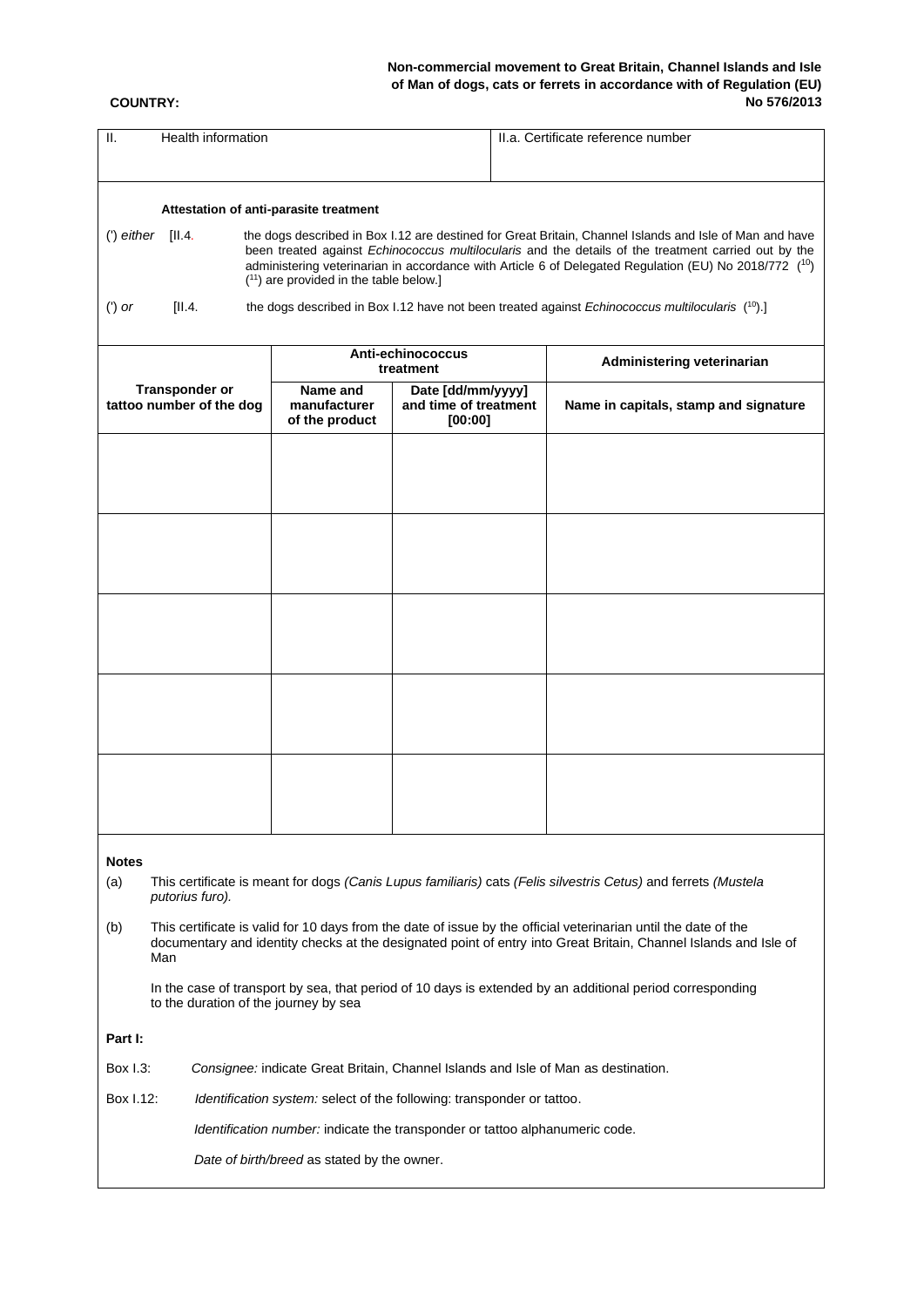# **COUNTRY:**

**Non-commercial movement to Great Britain, Channel Islands and Isle of Man of dogs, cats or ferrets in accordance with of Regulation (EU) No 576/2013**

| Ш.       | Health information                                                                                                                                                                                                                                                                                                                                                                                                                                                                                                                                                                                                                                                                                                                      | II.a. Certificate reference number                                                                                                                                                                                                                                                                                          |  |  |  |  |  |  |
|----------|-----------------------------------------------------------------------------------------------------------------------------------------------------------------------------------------------------------------------------------------------------------------------------------------------------------------------------------------------------------------------------------------------------------------------------------------------------------------------------------------------------------------------------------------------------------------------------------------------------------------------------------------------------------------------------------------------------------------------------------------|-----------------------------------------------------------------------------------------------------------------------------------------------------------------------------------------------------------------------------------------------------------------------------------------------------------------------------|--|--|--|--|--|--|
|          |                                                                                                                                                                                                                                                                                                                                                                                                                                                                                                                                                                                                                                                                                                                                         |                                                                                                                                                                                                                                                                                                                             |  |  |  |  |  |  |
| Part II: |                                                                                                                                                                                                                                                                                                                                                                                                                                                                                                                                                                                                                                                                                                                                         |                                                                                                                                                                                                                                                                                                                             |  |  |  |  |  |  |
|          |                                                                                                                                                                                                                                                                                                                                                                                                                                                                                                                                                                                                                                                                                                                                         |                                                                                                                                                                                                                                                                                                                             |  |  |  |  |  |  |
| (1)      | Keep as appropriate.                                                                                                                                                                                                                                                                                                                                                                                                                                                                                                                                                                                                                                                                                                                    |                                                                                                                                                                                                                                                                                                                             |  |  |  |  |  |  |
| (2)      | The declaration referred to in point II.1 shall be attached to the certificate and comply with the model and<br>additional requirements set out in Part 3 of Annex IV to Implementing Regulation (EU) No 577/2013,                                                                                                                                                                                                                                                                                                                                                                                                                                                                                                                      |                                                                                                                                                                                                                                                                                                                             |  |  |  |  |  |  |
| (3)      | The evidence referred to in point II.1 (e.g. boarding pass, flight ticket) and in point II.2 (e.g. receipt of<br>entry to the event, proof of membership) shall be surrendered on request by the competent authorities<br>responsible for the checks referred to in point (b) of the Notes.                                                                                                                                                                                                                                                                                                                                                                                                                                             |                                                                                                                                                                                                                                                                                                                             |  |  |  |  |  |  |
| (4)      | Any revaccination must be considered a primary vaccination if it was not carried out within the period of<br>validity of a previous vaccination.                                                                                                                                                                                                                                                                                                                                                                                                                                                                                                                                                                                        |                                                                                                                                                                                                                                                                                                                             |  |  |  |  |  |  |
| (5)      | the certificate.                                                                                                                                                                                                                                                                                                                                                                                                                                                                                                                                                                                                                                                                                                                        | A certified copy of the identification and vaccination details of the animals concerned shall be attached to                                                                                                                                                                                                                |  |  |  |  |  |  |
| (6)      | The third option is subject to the condition that the owner or the natural person referred to in point II.1<br>provides, on request by the competent authorities responsible for the checks referred to in point (b), a<br>declaration stating that the animals have had no contact with animals of species susceptible of rabies<br>and remain secure within the means of transport or the perimeter of an international airport during the<br>transit through a third country other than those listed in Annex II to Implementing Regulation<br>(EU) No 577/2013. This declaration shall comply with the format, layout and language requirements set<br>out in Parts 2 and 3 of Annex I to Implementing Regulation (EU) No 577/2013. |                                                                                                                                                                                                                                                                                                                             |  |  |  |  |  |  |
| (7)      | The rabies antibody titration test referred to in point II.3.1:                                                                                                                                                                                                                                                                                                                                                                                                                                                                                                                                                                                                                                                                         |                                                                                                                                                                                                                                                                                                                             |  |  |  |  |  |  |
|          | must be carried out on a sample collected by a veterinarian authorised by the competent authority,<br>at least 30 days after the primary rabies vaccination within a current valid vaccination series and 3<br>months before the date of import;                                                                                                                                                                                                                                                                                                                                                                                                                                                                                        |                                                                                                                                                                                                                                                                                                                             |  |  |  |  |  |  |
|          | EU/ml;                                                                                                                                                                                                                                                                                                                                                                                                                                                                                                                                                                                                                                                                                                                                  | must measure a level of neutralising antibody to rabies virus in serum equal to or greater than 0,5                                                                                                                                                                                                                         |  |  |  |  |  |  |
|          | movement/approved-labs_en);                                                                                                                                                                                                                                                                                                                                                                                                                                                                                                                                                                                                                                                                                                             | must be performed by a laboratory approved in accordance with Article 3 of Council Decision<br>2000/258/EC (list of approved laboratories available at https://ec.europa.eu/food/animals/pet-                                                                                                                               |  |  |  |  |  |  |
|          |                                                                                                                                                                                                                                                                                                                                                                                                                                                                                                                                                                                                                                                                                                                                         | does not have to be renewed on an animal, which following that test with satisfactory results, has<br>been revaccinated against rabies within the period of validity of a previous vaccination.                                                                                                                             |  |  |  |  |  |  |
|          | test referred to in point II.3.1 shall be attached to the certificate.                                                                                                                                                                                                                                                                                                                                                                                                                                                                                                                                                                                                                                                                  | A certified copy of the official report from the approved laboratory on the results of the rabies antibody                                                                                                                                                                                                                  |  |  |  |  |  |  |
| (8)      |                                                                                                                                                                                                                                                                                                                                                                                                                                                                                                                                                                                                                                                                                                                                         | By certifying this result, the official veterinarian confirms that he has verified, to the best of his ability and<br>where necessary with contacts with the laboratory indicated in the report, the authenticity of the<br>laboratory report on the results of the antibody titration test referred to in point II.3,1.    |  |  |  |  |  |  |
| (9)      | out on those animals.                                                                                                                                                                                                                                                                                                                                                                                                                                                                                                                                                                                                                                                                                                                   | In conjunction with footnote $(6)$ , the marking of the animals concerned by the implantation of a<br>transponder or by a clearly readable tattoo applied before 3 July 2011 must be verified before any entry<br>is made in this certificate and must always precede any vaccination, or where applicable, testing carried |  |  |  |  |  |  |
|          |                                                                                                                                                                                                                                                                                                                                                                                                                                                                                                                                                                                                                                                                                                                                         |                                                                                                                                                                                                                                                                                                                             |  |  |  |  |  |  |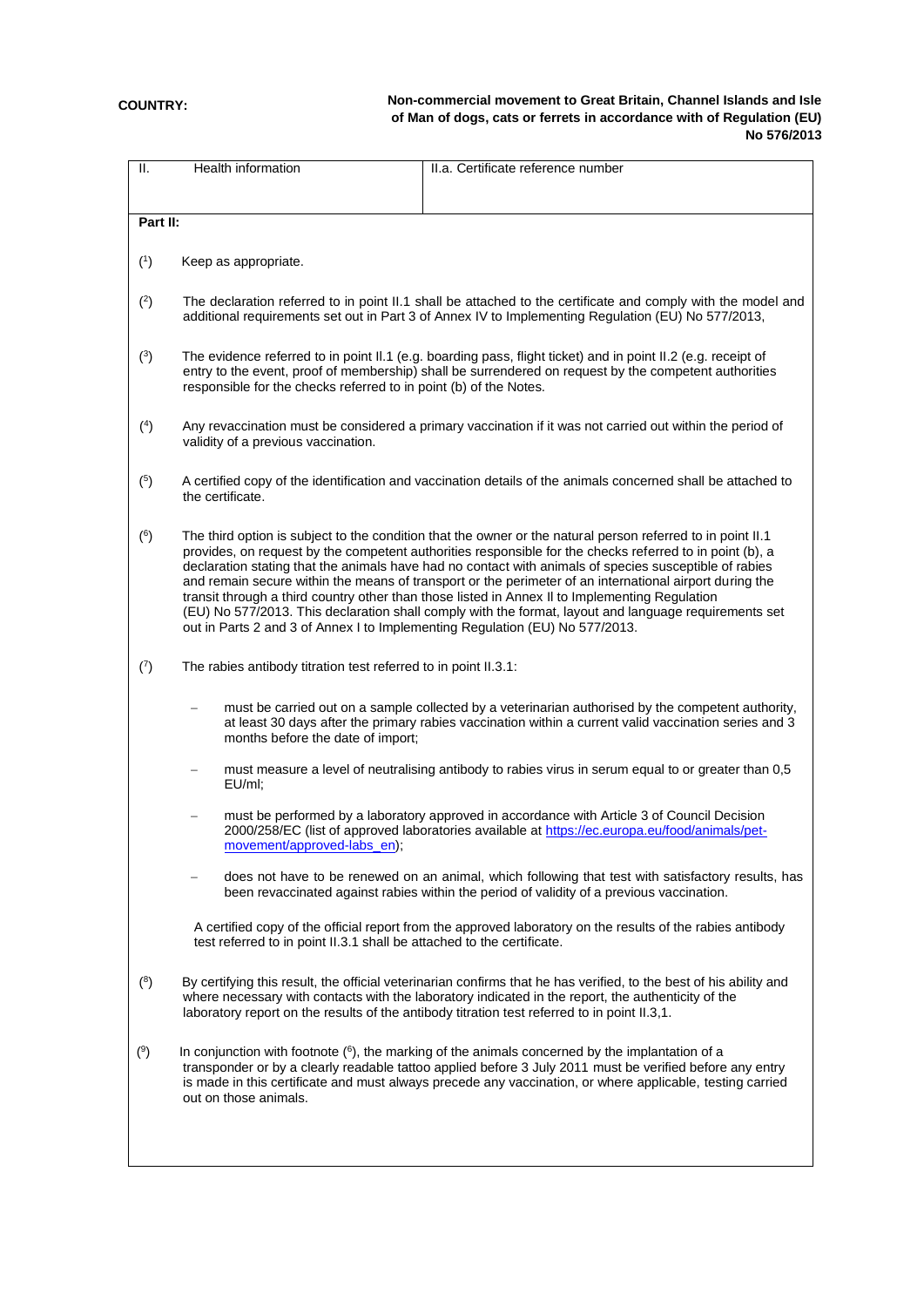# **COUNTRY:**

# **Non-commercial movement to Great Britain, Channel Islands and Isle of Man of dogs, cats or ferrets in accordance with of Regulation (EU) No 576/2013**

| <b>Health information</b><br>Ш. |                                                                                                                                                                                                                                                                                                            | II.a. Certificate reference number                                                                                |  |  |  |  |  |
|---------------------------------|------------------------------------------------------------------------------------------------------------------------------------------------------------------------------------------------------------------------------------------------------------------------------------------------------------|-------------------------------------------------------------------------------------------------------------------|--|--|--|--|--|
|                                 |                                                                                                                                                                                                                                                                                                            |                                                                                                                   |  |  |  |  |  |
| (10)                            | The treatment against Echinococcus multilocularis referred to in point II.4 must:                                                                                                                                                                                                                          |                                                                                                                   |  |  |  |  |  |
| Isle of Man;                    | be administered by a veterinarian within a period of not more than 120 hours and not less than 24<br>hours before the time of the scheduled entry of the dogs into Great Britain, Channel Islands and                                                                                                      |                                                                                                                   |  |  |  |  |  |
| concerned.                      | consist of an approved medicinal product which contains the appropriate dose of praziquantel or<br>pharmacologically active substances, which alone or in combination, have been proven to reduce<br>the burden of mature and immature intestinal forms of Echinococcus multilocularis in the host species |                                                                                                                   |  |  |  |  |  |
| (11)<br>and Isle of Man.        | The table referred to in point I1.4 must be used to document the details of a further treatment if administered<br>after the date the certificate was signed and prior to the scheduled entry into Great Britain, Channel Islands                                                                          |                                                                                                                   |  |  |  |  |  |
|                                 | Official veterinarian/Authorised veterinarian (delete as appropriate)                                                                                                                                                                                                                                      |                                                                                                                   |  |  |  |  |  |
| Name (in capital letters):      |                                                                                                                                                                                                                                                                                                            | Qualification and title:                                                                                          |  |  |  |  |  |
| Address                         |                                                                                                                                                                                                                                                                                                            |                                                                                                                   |  |  |  |  |  |
| Telephone:                      |                                                                                                                                                                                                                                                                                                            |                                                                                                                   |  |  |  |  |  |
| Date:                           |                                                                                                                                                                                                                                                                                                            | Signature:                                                                                                        |  |  |  |  |  |
| Stamp:                          |                                                                                                                                                                                                                                                                                                            |                                                                                                                   |  |  |  |  |  |
|                                 |                                                                                                                                                                                                                                                                                                            |                                                                                                                   |  |  |  |  |  |
|                                 |                                                                                                                                                                                                                                                                                                            |                                                                                                                   |  |  |  |  |  |
|                                 |                                                                                                                                                                                                                                                                                                            |                                                                                                                   |  |  |  |  |  |
|                                 |                                                                                                                                                                                                                                                                                                            | Endorsement by the competent authority (not necessary when the certificate is signed by an official veterinarian) |  |  |  |  |  |
| Name (in capital letters):      |                                                                                                                                                                                                                                                                                                            | Qualification and title:                                                                                          |  |  |  |  |  |
| Address                         |                                                                                                                                                                                                                                                                                                            |                                                                                                                   |  |  |  |  |  |
| Telephone:                      |                                                                                                                                                                                                                                                                                                            |                                                                                                                   |  |  |  |  |  |
| Date:                           |                                                                                                                                                                                                                                                                                                            | Signature:                                                                                                        |  |  |  |  |  |
| Stamp:                          |                                                                                                                                                                                                                                                                                                            |                                                                                                                   |  |  |  |  |  |
|                                 |                                                                                                                                                                                                                                                                                                            |                                                                                                                   |  |  |  |  |  |